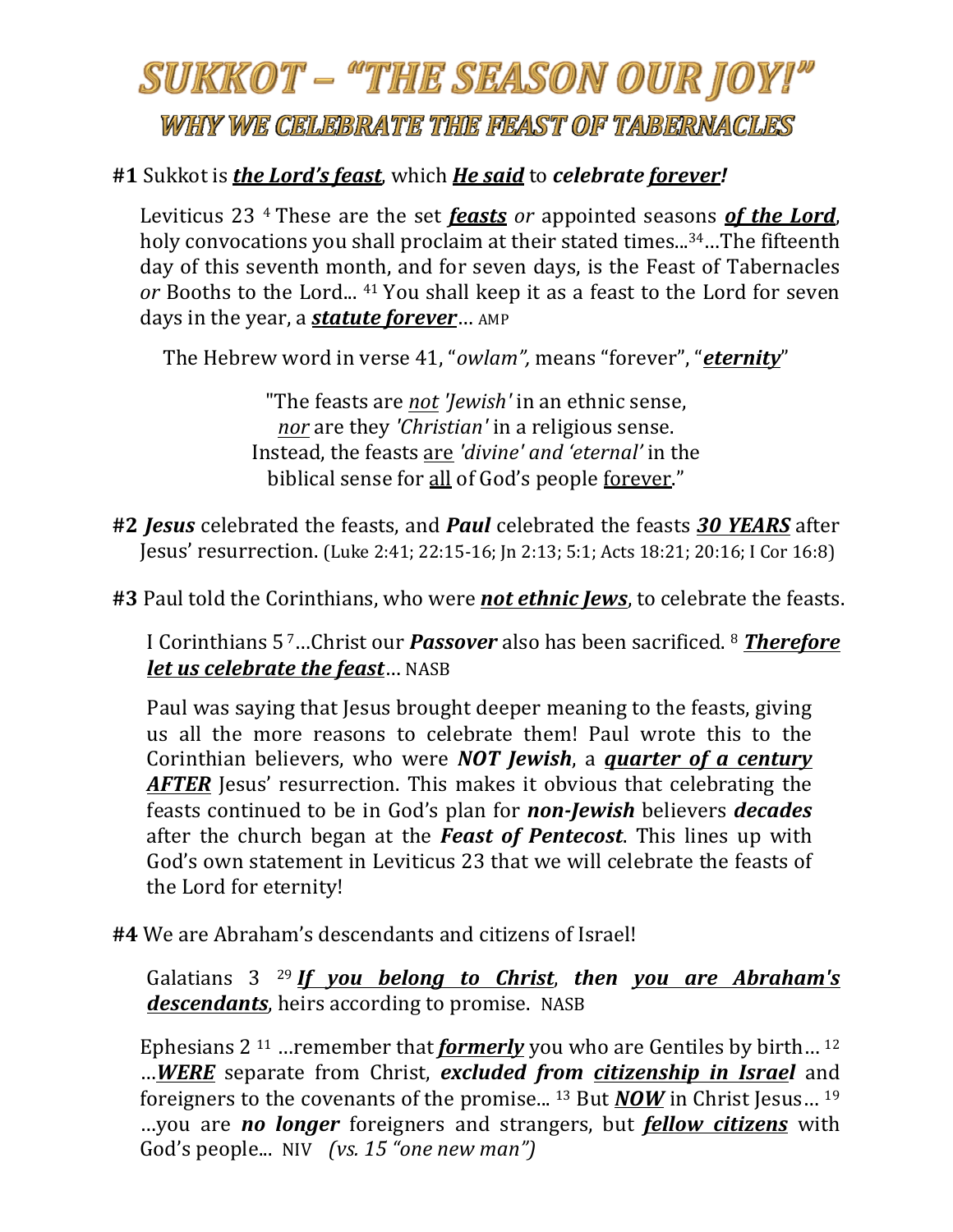#### #5 Sukkot is the "Season of our Joy!"! We celebrate Jesus!

#### *EVERY FEAST OF GOD CENTERS AROUND JESUS!*

John 1:14 says "The word (Jesus) became flesh (in Mary's womb) and did *tabernacle* among us (beginning at birth), and we beheld his *glory*..." YLT

Our English New Testaments were translated from the Greek language, not the Hebrew language, which often creates a challenge in tracing back to the original meanings of words. The Greek word for "tabernacle" (*skēnoō. See Strong's* G4637) literally means: "dwell in a **tent** or **tabernacle**". A Hebrew word for this is "sukkah", which literally means "*a temporary shelter*" (see *Strong's H5521)*, such as a tent, booth, hut, or tabernacle. "Sukkot" is the plural form of "sukkah".

When Jesus was born, Mary put Him in a temporary shelter. If Luke 2:7 had been written in Hebrew, rather than Greek, the word probably would have been "sukkah". Regardless of the exact word chosen for translation *(manger, booth, stall, etc), we know that Jesus' first "shelter"* was "*temporary*".

#### *Ever noticed that a manger looks a lot like a sukkah?*



Another connection to sukkot is found is Luke  $2^{10}$  The angel said... "... I bring you good news of **great joy** that will be for all the people." NIV

Deuteronomy 16<sup>14</sup> *Rejoice at your festival* ...<sup>15</sup> ... *you are to be full of joy!* CJB

Many believe... The angel was announcing the birth of Jesus as a fulfillment of Sukkot! The "great joy" was in response to Jesus coming in the flesh to Tabernacle among us through his birth during "The Feast of Tabernacles".

**#6** We celebrate the feasts with *freedom from human rules*, and with new covenant revelation of how the feasts point to Jesus and all that He has done for us! Our relationship with Jesus makes the feasts *even more relevant today* than they were in the Old Testament!

*Freedom From Human Rules* (NIV) Col 2<sup>16</sup> Let no one...*judge you* in eating or in drinking, or in respect of a *feast*, or of a new moon, or of sabbaths, 17which are a *shadow* ofthe *coming things*, and the body [is] of*the Christ* YLT